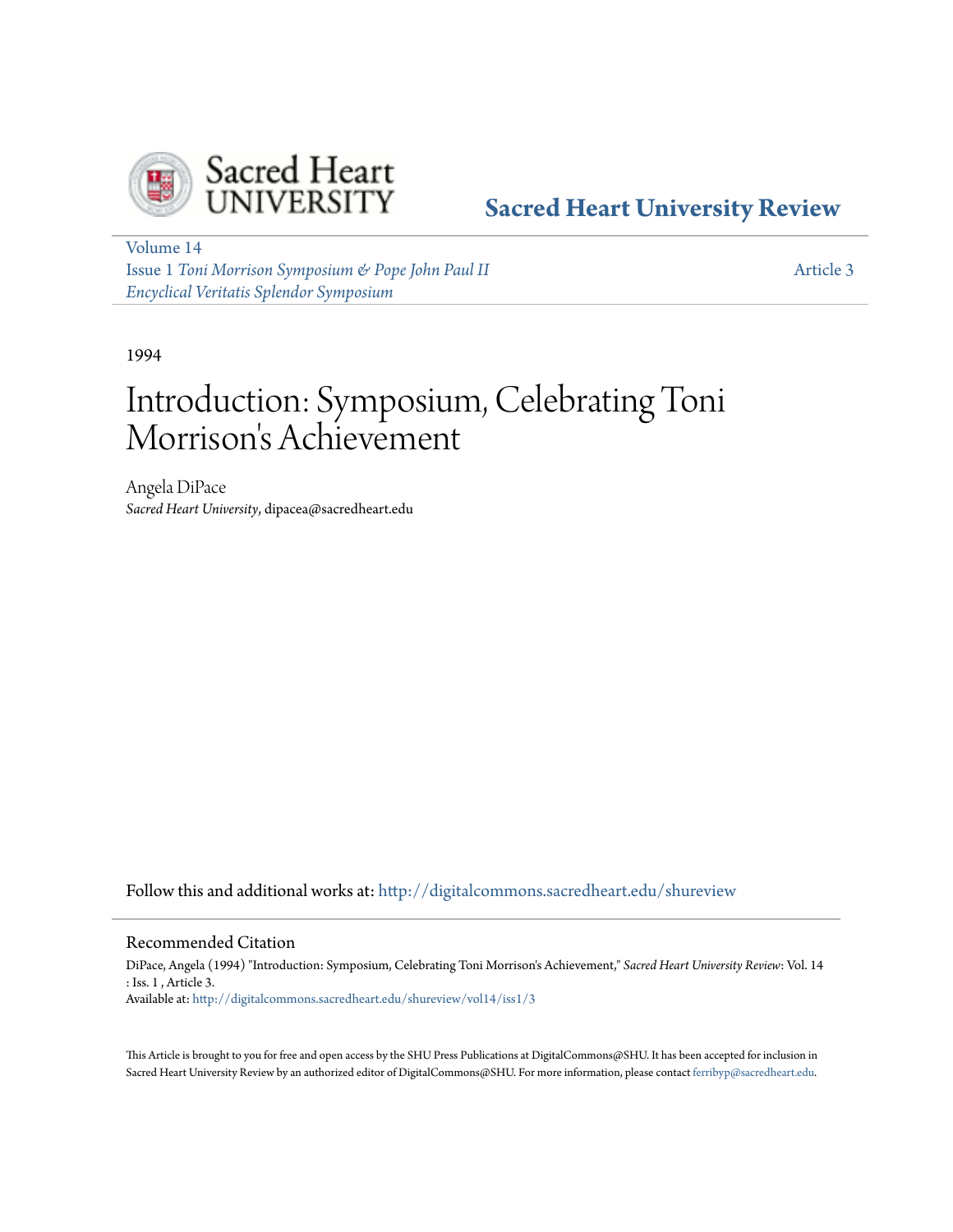## *Celebrating Toni Morrison's Achievement*

## *Black History Month Symposium February 1994*

After my colleague, Michelle Loris, suggested that Mariann Russell, another colleague, and I form a panel to present papers at The Third Annual Women's Studies Conference (held at Southern Connecticut State University on October 2-3, 1993) and after she orchestrated this effort, it became clear to us that we shared a deeprooted interest in the work by African-American women writers. At this particular conference, "Women Building Community: Crossing the Boundaries of Race, Religion, Class, Gender," and during our session on "African-American Women Writers," Mariann Russell read her groundbreaking review of *Balm in Gilead,* a biographical study by Sara Lawrence Lightfoot and a reading that finds resonance in the final revision of my paper as it appears in this issue of the *Sacred Heart University Review,* Michelle Loris read her insightfully psychological-critical paper on Alice Walker's *The Color Purple;* and I read the first version of my paper on Toni Morrison's *Beloved*.

By December 1993, when Toni Morrison had received the Nobel Prize in Literature, our enthusiasm, dedication, and admiration for this Nobel Laureate reached new depths and heights. Because individually we had taught several of Morrison's novels in our respective literature classes during the past few years, we decided to form yet another panel and to present papers in February 1994 at Sacred Heart University in celebration of Black History Month and of Toni Morrison's achievement. Mariann Russell focused on a review of *The Bluest Eye,* Morrison's first novel; and I revised the paper on *Beloved,* Morrison's fourth novel, for which she received the Pulitzer Prize for Fiction. Due to the snowstorms of the 1994 winter, our symposium was rescheduled, and as a result Michelle Loris' presentation had to be cancelled. Flora Goodloe, an English major and a senior at Sacred Heart University, then was

1